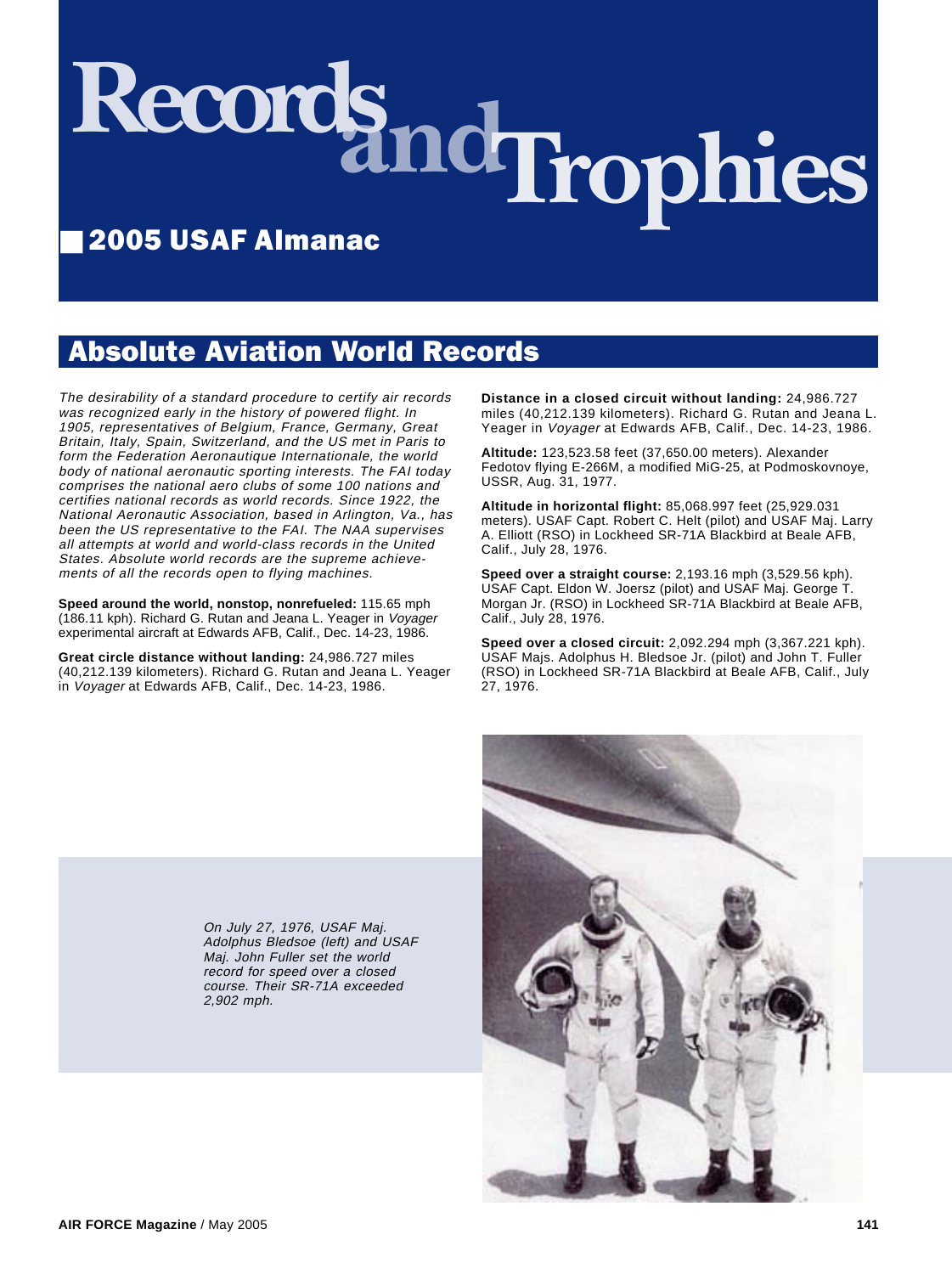# The Robert J. Collier Trophy

This award, presented by the National Aeronautic Association, is the most prestigious in American aviation. It recognizes the "greatest achievement in aeronautics or astronautics in America, with respect to improving the performance, efficiency, and safety of air or space vehicles, the value of which has been thoroughly demonstrated by actual use during the preceding year." The award is named for a prominent publisher, sportsman, and aviator. Collier, the first person to purchase a Wright airplane for personal use, commissioned the trophy and presented it to the Aero Club of America (the forerunner of the NAA) in 1911.

- 1911 Glenn H. Curtiss. Hydro-aeroplane.<br>1912 Glenn H. Curtiss. Flying boat.
- Glenn H. Curtiss. Flying boat.
- 1913 Orville Wright. Automatic stabilizer.<br>1914 Elmer A. Sperry. Gyroscopic contro
- Elmer A. Sperry. Gyroscopic control.
- 1915 W. Sterling Burgess. Burgess-Dunne hydro-aeroplane.
- 1916 Elmer A. Sperry. Drift indicator.
- 1917 No award.
- 1918 No award.
- 1919 No award.
- 1920 No award.
- 1921 Grover Loening. Aerial yacht.
- 1922 US Air Mail Service. One year without fatality.
- 1923 US Air Mail Service. Commercial night flying.
- 1924 US Army Air Service. First aerial flight around world.
- 1925 S. Albert Reed. Metal propeller.
- 1926 Maj. E.L. Hoffman. Practical parachute.
- 1927 Charles L. Lawrance. Radial air-cooled engine.
- 1928 Commerce Dept., Aeronautics Branch. Airways, air navigation facilities.
- 1929 National Advisory Committee for Aeronautics. Cowling for radial air-cooled engines.
- 1930 Harold Pitcairn and staff. Autogiro.
- 1931 Packard Motor Car. Diesel aircraft engine.
- 1932 Glenn L. Martin. Two-engined, high-speed, weightcarrying airplane.
- 1933 Hamilton Standard Propeller, Frank W. Caldwell. Controllable-pitch propeller.
- 1934 Maj. Albert F. Hegenberger. Blind-landing experiments.
- 1935 Donald Douglas and staff. DC-2.
- 1936 Pan American Airways. Trans-Pacific and overwater operations.
- 1937 Army Air Corps. Design, flight test of XC-35 first pressurized cabin.
- 1938 Howard Hughes and crew. Around-the-world flight.
- 1939 US airlines. Air travel safety record.
- 1940 Sanford Moss, Army Air Corps. Turbo-supercharger.<br>1941 US Army Air Forces and US airlines. Pioneering
- US Army Air Forces and US airlines. Pioneering
- worldwide operations. 1942 Gen. H.H. Arnold. Leadership of US Army Air Forces.
- 1943 Capt. Luis De Florez (USNR). Synthetic training devices.
- 1944 Gen. Carl A. Spaatz. US air campaign against Germany.
- 1945 Luis W. Alvarez. Ground-control approach radar landing system.
- 1946 Lewis A. Rodert. Thermal ice-prevention system.
- 1947 Lawrence D. Bell, John Stack, Capt. Charles E. Yeager. Supersonic flight.
- 1948 Radio Technical Commission for Aeronautics. Allweather air traffic control system.
- 1949 William P. Lear. F-5 automatic pilot, automatic approach control coupler system.
- 1950 Helicopter industry, military services, Coast Guard. Rotary-wing aircraft in air rescue.
- 1951 John Stack, associates at Langley Aeronautical Laboratory, NACA. Transonic wind tunnel throat.
- 1952 Leonard S. Hobbs. J57 jet engine.
- 1953 James H. Kindelberger, Edward H. Heinemann. Supersonic airplanes (F-100, F4D).
- 1954 Richard Travis Whitcomb. Discovery, verification of area rule, yielding higher speed and greater range.
- 1955 William M. Allen, Boeing Airplane, Gen. Nathan F. Twining, US Air Force. B-52 bomber.
- 1956 Charles J. McCarthy; Chance-Vought Aircraft; Vice Adm. James S. Russell; US Navy Bureau of Aeronautics. F8U Crusader.
- 1957 Edward P. Curtis. "Aviation Facilities Planning" report. USAF/Lockheed/GE F-104 team. F-104.
- 1958 Clarence L. Johnson, airframe design; Neil Burgess, Gerhard Neumann, J79 turbojet engines; Maj. Howard C. Johnson, landplane altitude record; Capt. Walter W. Irwin, straightaway speed record.
- 1959 USAF, General Dynamics-Convair, Space Technology Laboratories. Atlas ICBM.
- 1960 Vice Adm. William F. Raborn. Polaris ballistic missile.
- 1961 A. Scott Crossfield, Cmdr. Forrest Petersen, Joseph A. Walker, Maj. Robert M. White. X-15 test flights
- 1962 Lt. Col. John H. Glenn Jr. (USMC), Cmdr. Walter M. Schirra Jr., Cmdr. Alan B. Shepard Jr., Lt. Cmdr. M. Scott Carpenter, Maj. L. Gordon Cooper, Maj. Virgil I. Grissom, Maj. Donald K. Slayton. Pioneering US manned spaceflight.
- 1963 Clarence L. Johnson. A-11 (A-12) Mach 3 aircraft.
- 1964 Gen. Curtis E. LeMay. Expanding frontiers of American aeronautics and astronautics.
- 1965 James E. Webb, Hugh L. Dryden. Gemini spaceflight program.
- 1966 James S. McDonnell. F-4 Phantom and Gemini space vehicles.
- 1967 Lawrence A. Hyland, Hughes Aircraft, Jet Propulsion Laboratory, associated organizations. Surveyor program.
- 1968 Col. Frank Borman, Capt. James A. Lovell Jr. (USN), Lt. Col. William A. Anders. Apollo 8, first manned lunar orbit mission.
- 1969 Col. Edwin E. Aldrin Jr., Neil A. Armstrong, Col. Michael Collins. Apollo 11 moon landing.
- 1970 Boeing with Pratt & Whitney and Pan Am. Commercial 747 service.
- 1971 Robert T. Gilruth, Col. James B. Irwin, Col. David R. Scott, Lt. Col. Alfred M. Worden. Apollo 15 mission.
- 1972 Adm. Thomas H. Moorer, USAF 7th and 8th Air Forces, Navy Task Force 77. Operation Linebacker II.
- 1973 Skylab Program, William C. Schneider, Skylab astronauts. Skylab operations.
- 1974 John F. Clark, NASA; Daniel J. Fink, GE; RCA; Hughes. Resource and environmental management in space technology; LANDSAT.
- 1975 David S. Lewis, General Dynamics, USAF-industry team. F-16 aviation technologies.
- 1976 USAF, Rockwell, B-1 industry team. B-1 bomber.
- 1977 Gen. Robert J. Dixon; Tactical Air Command. Red Flag.
- 1978 Sam B. Williams, Williams Research. Turbofan cruise missile engines.
- 1979 Paul B. MacCready, AeroEnvironment, Inc., Bryan Allen. Gossamer Albatross.
- 1980 NASA's Voyager mission team, Edward Stone. Voyager flyby of Saturn.
- 1981 NASA, Rockwell, Martin Marietta, Thiokol, government-industry shuttle team, and astronauts Capt. Robert L. Crippen (USN), Col. Joe H. Engle, Capt. Richard H. Truly (USN), John W. Young. First flights of Columbia, first shuttle.
- 1982 T.A. Wilson, Boeing, supported by FAA, industry, airlines. 757 and 767 airliners.
- 1983 US Army, Hughes Helicopters, industry team. AH-64A Apache helicopter.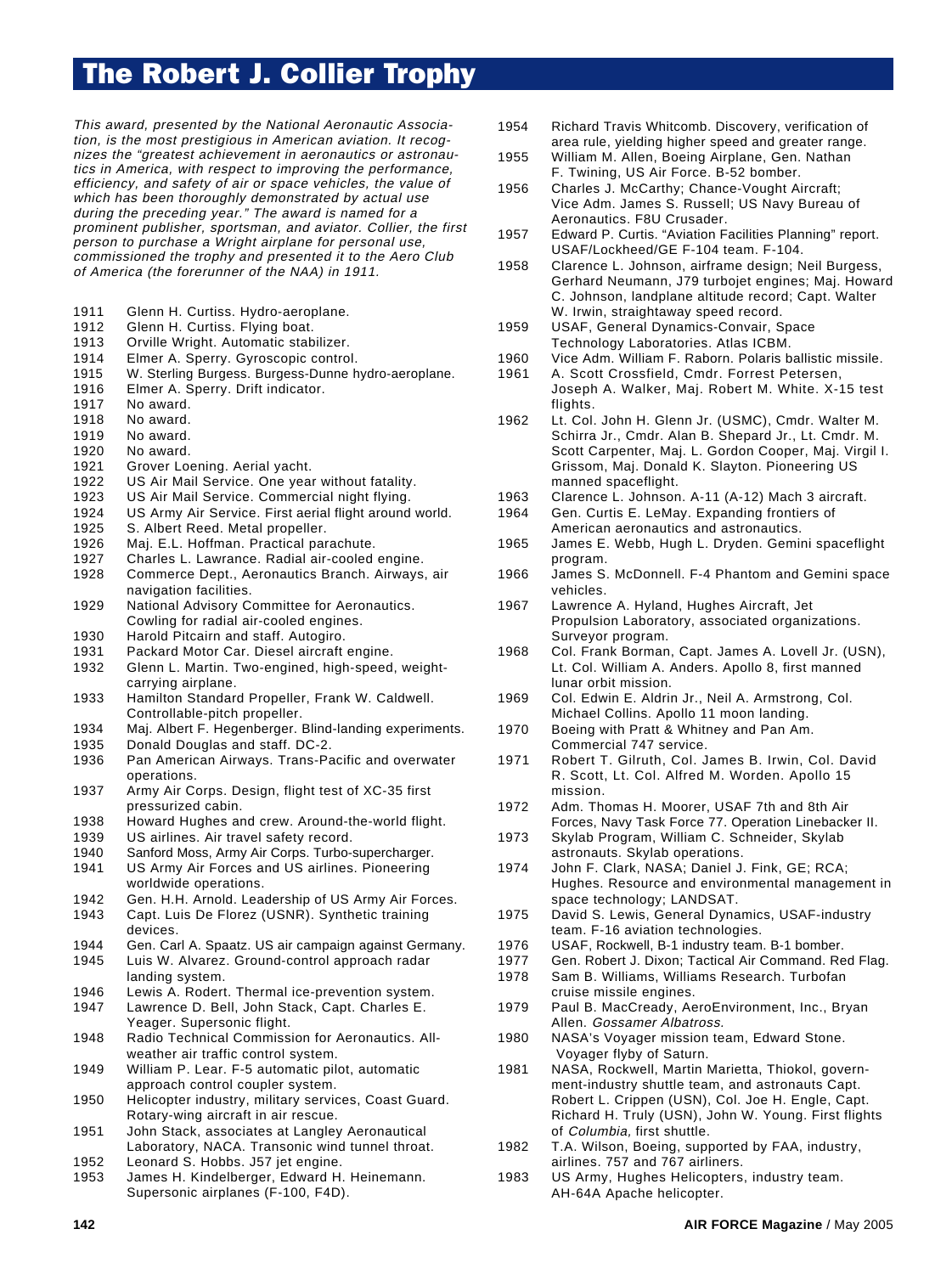- 1984 NASA, Martin Marietta, Walter W. Bollendonk, astronaut Capt. Bruce McCandless II (USN), Charles E. Whitsett Jr. Manned maneuvering units, satellite rescues.
- 1985 Russell W. Meyer, Cessna Aircraft, Cessna Citation business jets. Outstanding safety.
- 1986 Jeana L. Yeager, Richard G. Rutan, Elbert L. Rutan, Bruce Evans, team of volunteers. Voyager flight.
- 1987 NASA Lewis Research Center, NASA-industry team. Advanced turboprop propulsion concepts.
- 1988 Rear Adm. Richard H. Truly. Manned space recovery program.
- 1989 Ben R. Rich, Lockheed-USAF team. F-117A.
- 1990 Bell-Boeing team. V-22 Osprey.
- 1991 Northrop-USAF industry team. B-2.
- 1992 Global Positioning System team: USAF, US Naval Research Lab, Aerospace Corp., Rockwell, IBM Federal Systems. Navstar GPS system.
- 1993 Hubble Space Telescope recovery team. Successful

# The Mackay Trophy

The Mackay Trophy was established by Clarence H. Mackay, an industrialist, philanthropist, communications pioneer, and aviation enthusiast. Presented by the National Aeronautic Association, the trophy recognizes "the most meritorious flight of the year" by an Air Force member, members, or organization.

- 1912 2nd Lt. H.H. Arnold.
- 1913 2nd Lts. J.E. Carberry and F. Seydel.
- 1914 Capt. T.F. Dodd and Lt. S.W. Fitzgerald.
- 1915 Lt. B.Q. Jones.
- 1916 No award.
- 1917 No award.
- 1918 Capt. E.V. Rickenbacker.
- 1919 Lt. Col. H.E. Hartney; Capts. J.O. Donaldson, L.H. Smith, and F. Steinle; Lts. B.G. Bagby, D.B. Gish, E.M. Manzelman (posthumously), B.N. Maynard, R.S. Northington, and A. Pearson Jr.
- 1920 Capt. St.C. Streett; 1st Lt. C.C. Nutt; 2nd Lts. C.H. Crumrine, R.C. Kirkpatrick, and E.H. Nelson; Sgts. J.E. English, E. Henriques, and A.T. Vierra.
- 1921 Lt. J.A. Macready.
- 1922 Lts. J.A. Macready and O.G. Kelly.
- 1923 Lts. J.A. Macready and O.G. Kelly.
- 1924 Capt. L.H. Smith; 1st Lts. L.P. Arnold, E.H. Nelson, and L. Wade; 2nd Lts. J. Harding Jr. and H.H. Ogden.
- 1925 Lts. C.K. Bettis and J. Doolittle.
- 1926 Pan American Goodwill Fliers: Maj. H.A. Dargue; Capts. I.C. Eaker, A.B. McDaniel, and C.F. Woolsey (posthumously); 1st Lts. J.W. Benton (posthumously), M.S. Fairchild, C.McK. Robinson, B.S. Thompson, L.D. Weddington, and E.C. Whitehead.
- 1927 Lts. A.F. Hegenberger and L.J. Maitland.
- 1928 1st Lt. H.A. Sutton.
- 1929 Capt. A.W. Stevens.
- 1930 Maj. R. Royce.
- 1931 Brig. Gen. B.D. Foulois.
- 1932 11th Bombardment Sq., March Field, Calif., 1st Lt. C.H. Howard.
- 1933 Capt. W.T. Larson.
- 1934 Brig. Gen. H.H. Arnold.
- 1935 Capts. O.A. Anderson and A.W. Stevens.

orbital recovery and repair.

- 1994 USAF, McDonnell Douglas, US Army, C-17 industry team. C-17.
- 1995 Boeing 777 team. Boeing 777.
- 1996 Cessna Citation X design team. Cessna Citation X.
- 1997 Gulfstream Aerospace, Gulfstream V industry team. Gulfstream V.
- 1998 Lockheed Martin, GE Aircraft Engines, NASA, Air Combat Command, Defense Intelligence Agency. U-2S/ER-2.
- 1999 Boeing, Hornet industry team, and US Navy. F/A-18E/F.
- 2000 Northrop Grumman, Rolls Royce, Raytheon, L-3 Communications, USAF, DARPA. Global Hawk.
- 2001 Pratt & Whitney, Rolls Royce, Lockheed Martin, Northrop Grumman, BAE Systems, JSF Program Office. Integrated lift fan propulsion system.
- 2002 Sikorsky Aircraft and the S-92 industry team. S-92 helicopter.

1936 Capt. R.E. Nugent; 1st Lts. J.A. Miller and E.G.

- 2003 Gulfstream G550 team. Ultra long-range business jet.
- Simenson; 2nd Lts. B.W. Armstrong, H. Morgan Jr., and W.P. Ragsdale Jr.; TSgt. G.W. Olson; SSgt. H.M. Miller; Cpl. Air Mechanic 2nd Class F.B. Connor. 1937 Capts. C.J. Crane and G.V. Holloman. 1938 2nd Bombardment Group, Lt. Col. R. Olds. 1939 Majs. C.V. Haynes and W.D. Old; Capt. J.A. Samford;1st Lts. R.S. Freeman and T.G. Wold; MSgt. A. Cattarius; TSgts. W.J. Heldt, H.L. Hines, and D.L. Spicer; SSgts. R.E. Junior and J.E. Sands. 1940 No award. 1941 No award. 1942 No award. 1943 No award.<br>1944 No award. No award.
- 1945 No award.
- 
- 1946 No award.<br>1947 Capt. C.E. Capt. C.E. Yeager.
- 1948 Lt. Col. E. Beaudry.
- 1949 Capt. J.G. Gallagher and crew of Lucky Lady II.
- 1950 27th Fighter Wing.
- 1951 Col. F.J. Ascani.<br>1952 Mais. L.H. Carrin
- Majs. L.H. Carrington Jr. and F.W. Shook; Capt. W.D. Yancey.
- 1953 40th Air Division, SAC.
- 1954 308th Bombardment Wing (M) and 38th Air Div., SAC. 1955 Col. H.A. Hanes.
- 1956 Capt. I.C. Kincheloe Jr., Air Research and Development Command.
- 1957 93rd Bombardment Wing, SAC.
- 1958 TAC Air Strike Force, X-Ray Tango.
- 1959 US Air Force Thunderbirds.
- 1960 6593rd Test Sq., Hickam AFB, Hawaii.
- 1961 Lt. Col. W.R. Payne and Majs. W.L. Polthemus and R.R. Wagener, 43rd Bomb Wing, SAC.
- 1962 Maj. R.G. Sowers and Capts. R. MacDonald and J.T. Walton.
- 1963 Capts. D.R. Mack, J.R. Ordemann, and W.P. Tomsett; TSgt. E.P. Inlow; SSgts. F.C. Barrett and J.E. Morgan.
- 1964 464th Troop Carrier Wing, TAC.
- 1965 YF-12A Test Force (Col. R.L. Stephens; Lt. Col. D. Andre; Majs. W.F. Daniel and N.T. Warner; Capt. J.P. Cooney).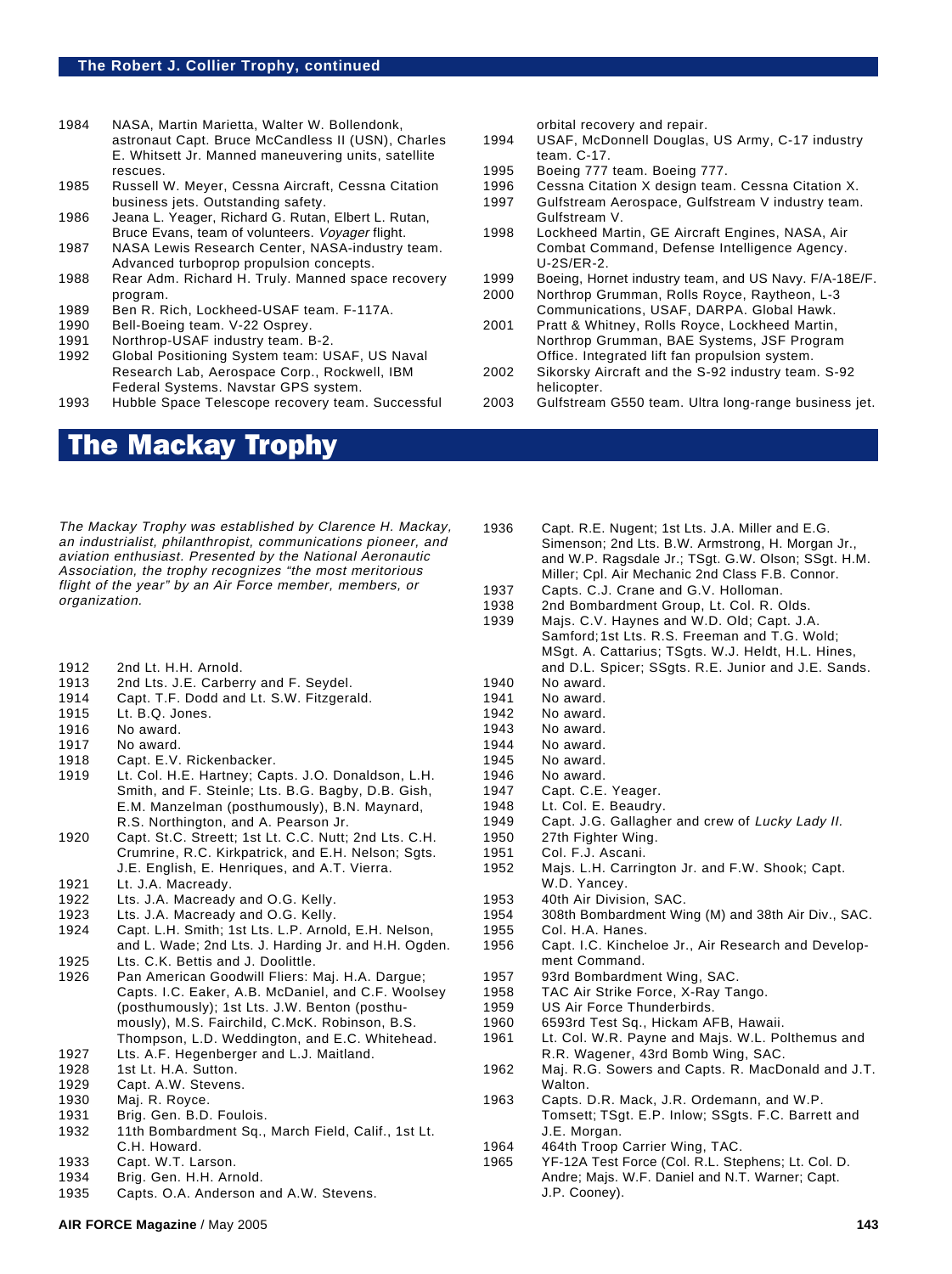- 1966 Lt. Col. A.R. Howarth.
- 1967 Maj. J.H. Casteel; Capts. D.L. Hoar and R.L. Trail; MSgt. N.C. Campbell.
- 1968 Lt. Col. D.D. Cole.
- 1969 49th Tactical Fighter Wing, TAC.<br>1970 Capt, A.D. Milacek and AC-119k
- Capt. A.D. Milacek and AC-119K crew (Capts. R.E. Clancy, R.C. Jones, B.C. O'Brien, and J.A. Russell; TSgt. A.A. Nash; SSgts. A. Lopez Jr. and R.R. Wilson; Sgt. K.E. Firestone; A1C D.H. Cofer).
- 1971 Lt. Col. T.B. Estes and Maj. D.C. Vick.
- 1972 Capts. C.B. DeBellevue, J.S. Feinstein, and R.S. Ritchie.
- 1973 MAC aircrews.
- 1974 Majs. W.R. MacFarlane, D.W. Peterson, and R.J. Smith.
- 1975 Maj. R.W. Undorf.
- 1976 Capt. J.A. Yule.
- 1977 C-5 aircrew (Capt. D.M. Sprinkel and crew).
- 1978 C-5 aircrews (Lt. Col. R.F. Schultz and crew and Capt. T.H. Hohberger and crew, 436th Military Airlift Wing).
- 1979 Maj. J.E. McArdle Jr.<br>1980 Crews S-21 and S-31
- 1980 Crews S-21 and S-31, 644th Bombardment Sq.<br>1981 Capt. J.J. Walters.
- 1981 Capt. J.J. Walters.<br>1982 B-52 Crew E-21. 19
- B-52 Crew E-21, 19th Bombardment Wing.
- 1983 Capt. R.J. Goodman and his crew, 42nd Bombardment Wing, SAC.
- 1984 Lt. Col. J.L. Hobson Jr.
- 1985 Lt. Col. D.E. Faught.
- 1986 KC-10 crew (Capts. M.D. Felman and T.M. Ferguson; MSgts. C. Bridges Jr., P.S. Kennedy, and G.G. Treadwell; TSgts. L.G. Bouler and G.M. Lewis; SSgts. S.S. Flores, S.A. Helms, and G.L. Smith), 68th Air Refueling Group, SAC.
- 1987 Det. 15, USAF Plant Representative Office, and B-1B SPO.
- 1988 C-5 crew, 436th Military Airlift Wing.
- 1989 B-1B crew, 96th Bomb Wing.<br>1990 AC-130 crew, 16th Special Op
- 1990 AC-130 crew, 16th Special Operations Sq.
- 1991 MH-53 crew, 20th Special Operations Sq.<br>1992 C-130 crew, 310th Airlift Sq., ACC, Howar
- C-130 crew, 310th Airlift Sq., ACC, Howard AFB, Panama.
- 1993 B-52 crew, 668th Bomb Sq., ACC.<br>1994 HH-60G crew of Air Force Rescue
- HH-60G crew of Air Force Rescue 206 and 208, 56th Rescue Sq., ACC, NAS Keflavik, Iceland.
- 1995 Aircrew BAT 01, Dyess AFB, Tex.<br>1996 Aircrew Duke 01, 2nd Bomb Wing.
- 1996 Aircrew Duke 01, 2nd Bomb Wing, Barksdale AFB, La.<br>1997 Crew of Whiskey 05, 7th Special Operations Sq.,
- Crew of Whiskey 05, 7th Special Operations Sq., RAF Mildenhall, UK.
- 1998 Crew of Air Force Rescue 470, 210th Rescue Sq., Kulis ANGB, Alaska.
- 1999 Capt. J.G.J. Hwang, 173rd FW, Oregon ANG, Klamath Falls Airport, Ore.
- 2000 Crew of Airevac 10E1/10E2, 86th AES and 75th AS, Ramstein AB, Germany.
- 2001 Crew of Knife 04, 20th SOS, Hurlburt Field, Fla.
- 2002 Crew of Grim 31, 16th SOS, Hurlburt Field, Fla.<br>2003 Crew of Viiav 10. 62nd AW. McChord AFB. Wash.
- Crew of Vijay 10, 62nd AW, McChord AFB, Wash.

Gen. Thomas Power (right), commander in chief of Strategic Air Command, greets the B-58 Hustler crew that set three speed records and was later awarded the 1962 Mackay Trophy. From left are Maj. Robert Sowers and Capts. Robert MacDonald and John Walton. For their record-setting flight, the crew flew roundtrip between New York and Los Angeles in four hours, 42 minutes.